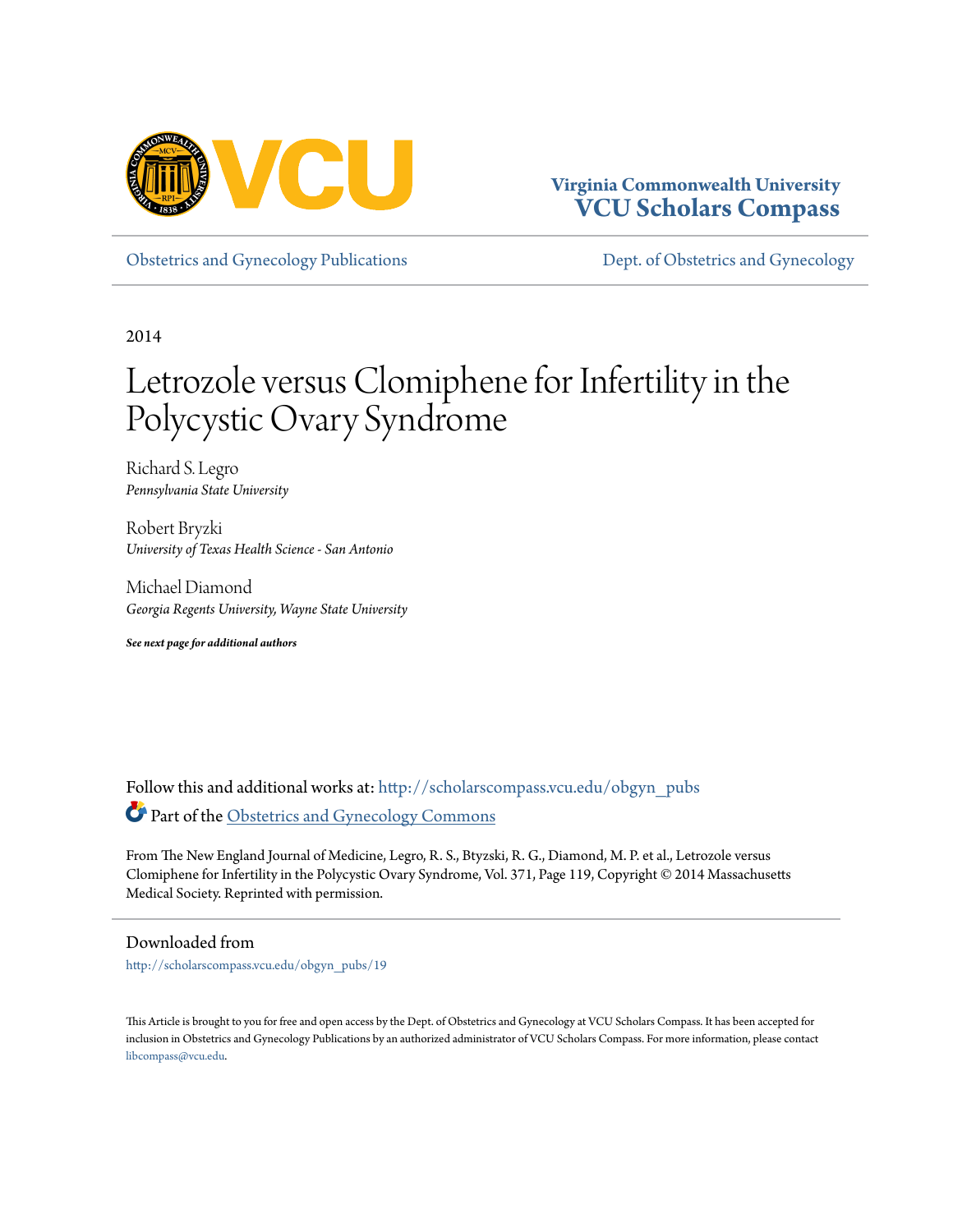# **Authors**

Richard S. Legro, Robert Bryzki, Michael Diamond, Christos Coutifaris, William D. Schlaff, Peter Casson, Gregory M. Christman, Hao Huang, Qingshang Yan, Ruben Alvero, Daniel J. Haisenleder, Kurt T. Barnhart, G. Wright Bates, Rebecca Usadi, Scott Lucidi, Valerie Baker, J. C. Trussell, Stephen A. Krawetz, Peter Snyder, Dana Ohl, Nanette Santoro, Esther Eisenberg, and Heping Zhang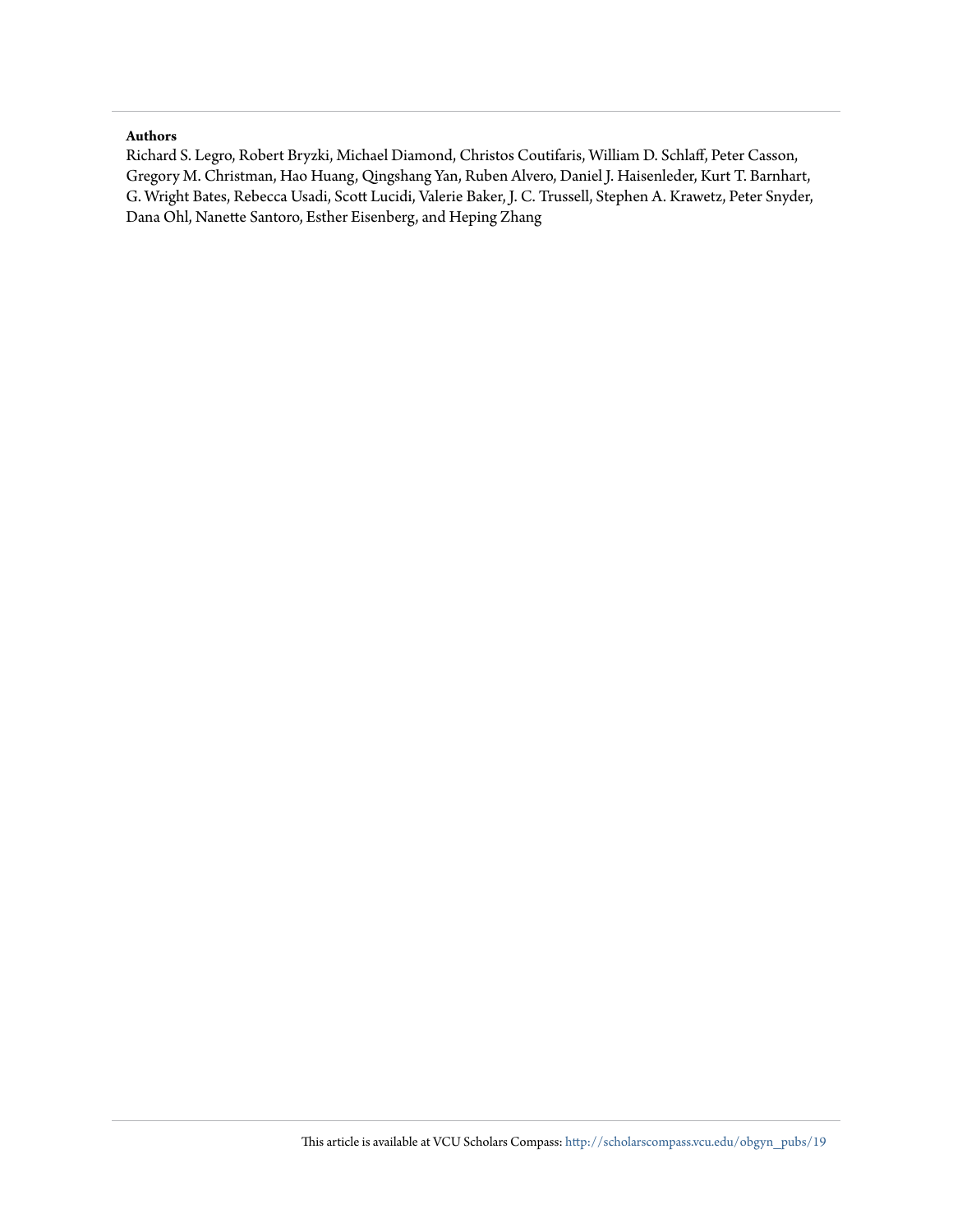# original article

# Letrozole versus Clomiphene for Infertility in the Polycystic Ovary Syndrome

Richard S. Legro, M.D., Robert G. Brzyski, M.D., Ph.D., Michael P. Diamond, M.D., Christos Coutifaris, M.D., Ph.D., William D. Schlaff, M.D., Peter Casson, M.D., Gregory M. Christman, M.D., Hao Huang, M.D., M.P.H., Qingshang Yan, Ph.D., Ruben Alvero, M.D., Daniel J. Haisenleder, Ph.D., Kurt T. Barnhart, M.D., G. Wright Bates, M.D., Rebecca Usadi, M.D., Scott Lucidi, M.D., Valerie Baker, M.D., J.C. Trussell, M.D., Stephen A. Krawetz, Ph.D., Peter Snyder, M.D., Dana Ohl, M.D., Nanette Santoro, M.D., Esther Eisenberg, M.D., M.P.H., and Heping Zhang, Ph.D., for the NICHD Reproductive Medicine Network\*

ABSTRACT

#### **BACKGROUND**

Clomiphene is the current first-line infertility treatment in women with the polycystic ovary syndrome, but aromatase inhibitors, including letrozole, might result in better pregnancy outcomes.

# **Methods**

In this double-blind, multicenter trial, we randomly assigned 750 women, in a 1:1 ratio, to receive letrozole or clomiphene for up to five treatment cycles, with visits to determine ovulation and pregnancy, followed by tracking of pregnancies. The polycystic ovary syndrome was defined according to modified Rotterdam criteria (anovulation with either hyperandrogenism or polycystic ovaries). Participants were 18 to 40 years of age, had at least one patent fallopian tube and a normal uterine cavity, and had a male partner with a sperm concentration of at least 14 million per milliliter; the women and their partners agreed to have regular intercourse with the intent of conception during the study. The primary outcome was live birth during the treatment period.

### **Results**

Women who received letrozole had more cumulative live births than those who received clomiphene (103 of 374 [27.5%] vs. 72 of 376 [19.1%], P=0.007; rate ratio for live birth, 1.44; 95% confidence interval, 1.10 to 1.87) without significant differences in overall congenital anomalies, though there were four major congenital anomalies in the letrozole group versus one in the clomiphene group  $(P=0.65)$ . The cumulative ovulation rate was higher with letrozole than with clomiphene (834 of 1352 treatment cycles [61.7%] vs. 688 of 1425 treatment cycles [48.3%], P<0.001). There were no significant between-group differences in pregnancy loss (49 of 154 pregnancies in the letrozole group [31.8%] and 30 of 103 pregnancies in the clomiphene group [29.1%]) or twin pregnancy (3.4% and 7.4%, respectively). Clomiphene was associated with a higher incidence of hot flushes, and letrozole was associated with higher incidences of fatigue and dizziness. Rates of other adverse events were similar in the two treatment groups.

#### **Conclusions**

As compared with clomiphene, letrozole was associated with higher live-birth and ovulation rates among infertile women with the polycystic ovary syndrome. (Funded by the Eunice Kennedy Shriver National Institute of Child Health and Human Development and others; ClinicalTrials.gov number, NCT00719186.)

The authors' affiliations are listed in the Appendix. Address reprint requests to Dr. Legro at the Department of Obstetrics and Gynecology, Penn State College of Medicine, M.S. Hershey Medical Center, 500 University Dr., H103, Hershey PA, 17033, or at rsl1@psu.edu.

\*Additional members of the National Institute of Child Health and Human Development (NICHD) Reproductive Medicine Network are listed in the Supplementary Appendix, available at NEJM.org.

This article was updated on October 9, 2014, at NEJM.org.

**N Engl J Med 2014;371:119-29. DOI: 10.1056/NEJMoa1313517** *Copyright © 2014 Massachusetts Medical Society.*

The New England Journal of Medicine

Downloaded from nejm.org on January 9, 2015. For personal use only. No other uses without permission.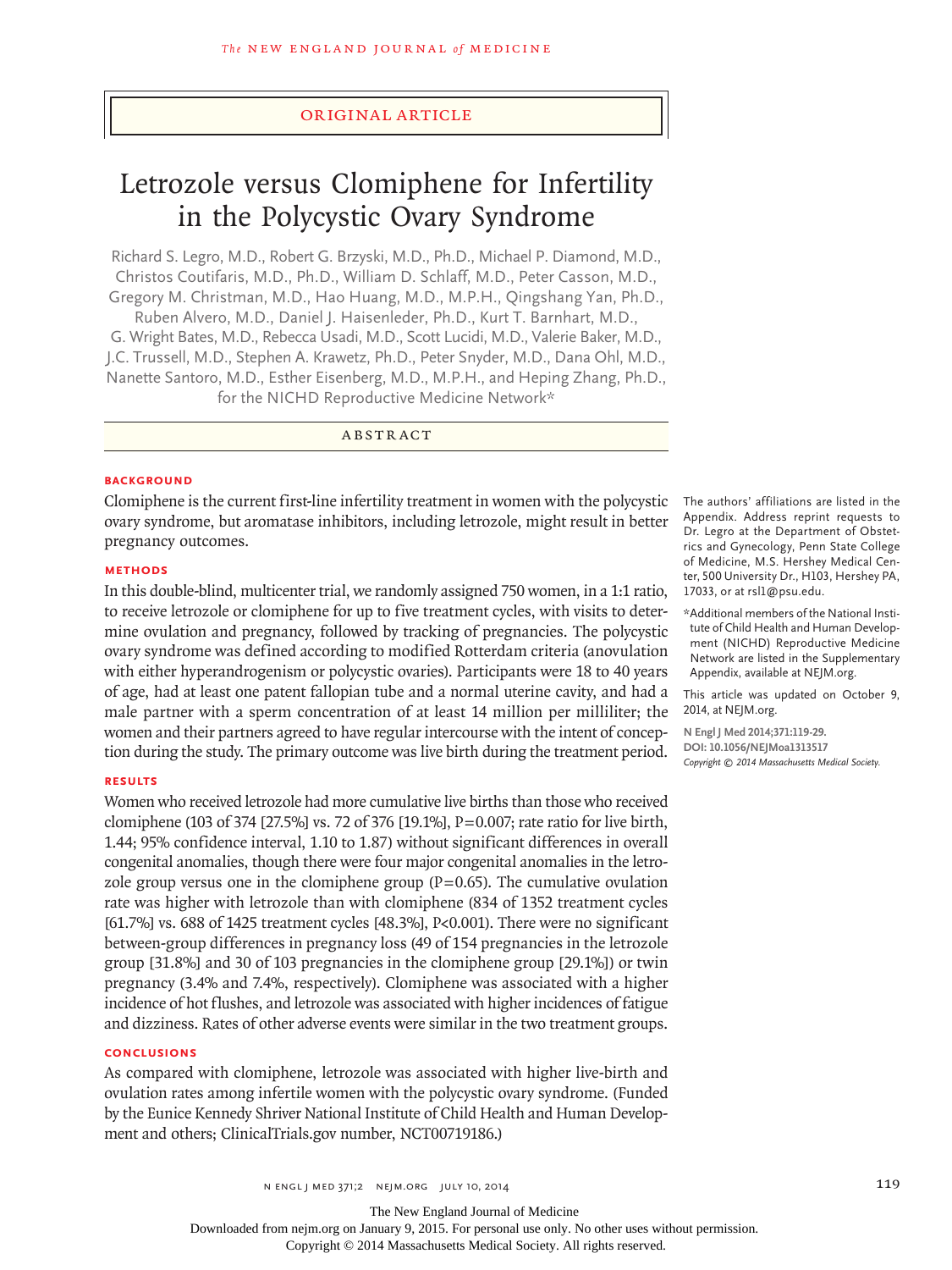HE POLYCYSTIC OVARY SYNDROME,<br>
which is diagnosed on the basis of hyper-<br>
androgenism, oligo-ovulation with asso-<br>
ciated oligomenorrhea, and polycystic ovaries on which is diagnosed on the basis of hyperandrogenism, oligo-ovulation with assoultrasonography, affects 5 to 10% of reproductiveage women and is the most common cause of anovulatory infertility.1 Although the syndrome is a complex reproductive–metabolic disorder, the hypothalamic–pituitary axis has been the target of first-line ovulation-induction therapy. Clomiphene citrate, a selective estrogen-receptor modulator that antagonizes the negative feedback of estrogen at the hypothalamus with a consequent increase in ovarian stimulation by endogenous gonadotropin, has been used for this indication for decades.

Clomiphene has drawbacks, including its overall poor efficacy (only a 22% rate of live birth with up to six cycles of clomiphene in our previous study2), a relatively high multiple-pregnancy rate (3 to 8%) as compared with the rate associated with unassisted conception (<1%), and an undesirable side-effect profile, including mood changes and hot flushes. Failure either to ovulate (clomiphene resistance), which occurred in 25% of the patients in the clomiphene group in our prior study,<sup>2</sup> or to conceive with ovulation (clomiphene failure) often results in the use of more expensive treatment options for infertility that may be associated with higher multiple-pregnancy rates and an increased risk of the ovarian hyperstimulation syndrome.<sup>3</sup>

The development of effective, simple, and safe treatments for infertility is an important public health goal.4 Metformin improves insulin action and anovulation. In our previous trial, however, treatment with metformin alone or in combination with clomiphene was not superior to clomiphene alone.2 Other trials have confirmed that finding.5 Aromatase inhibitors, which block estrogen synthesis, directly affect hypothalamic– pituitary–ovarian function and theoretically might increase pregnancy rates.<sup>6</sup> Potential advantages of aromatase inhibitors over selective estrogenreceptor modulators include a more physiologic hormonal stimulation of the endometrium, a lower multiple-pregnancy rate through single-follicle recruitment, a better side-effect profile with fewer vasomotor and mood symptoms, and more rapid clearance, thus reducing the chances of periconceptional exposure.<sup>6</sup> However, potential fetal teratogenicity remains a concern with letrozole (see the Supplementary Appendix, available with the

full text of this article at NEJM.org).<sup>7</sup> We designed a double-blind, multicenter, randomized trial to test the hypothesis that letrozole would be superior to clomiphene as an infertility treatment and would have a similar safety profile.

# METHODS

# **Study Oversight**

We previously reported the trial rationale and a detailed protocol summary,<sup>8</sup> as well as study methods and the full baseline characteristics of the study participants.9 The protocol (available at NEJM.org) was designed by the steering committee of the Eunice Kennedy Shriver National Institute of Child Health and Human Development (NICHD) Reproductive Medicine Network and was approved before study initiation by both a National Institutes of Health–appointed advisory board and a data and safety monitoring board; the latter board subsequently oversaw the study. We obtained a certificate of confidentiality and established a data and specimen repository.9 Letrozole was used under an Investigational New Drug application (number 101,671) to the Food and Drug Administration (FDA). The institutional review board at each center approved the protocol, and all participants (women and their male partners) gave written informed consent. Enrollment began in February 2009 and was completed in January 2012. All data entry, data management, and analyses were coordinated or performed at the Collaborative Center for Statistics in Science at Yale University, the data coordinating center for this study. All drafts of the manuscript were written by the first and last authors with input from all the authors. The steering committee of the Reproductive Medicine Network vouches for the accuracy and completeness of the data. All the authors vouch for the fidelity of the study to the protocol.

# **Patients**

A total of 750 infertile women 18 to 40 years of age with the polycystic ovary syndrome who had no major medical disorders and who were not taking confounding medications (primarily sex steroids, other infertility drugs, and insulin sensitizers, as described in the study protocol), their male partners, and their neonates participated in the study.<sup>9</sup> We used modified Rotterdam criteria<sup>1</sup> to diagnose the polycystic ovary syndrome. Accordingly, all participating women had ovulatory dysfunction combined with hyperandrogenism (on

The New England Journal of Medicine

Downloaded from nejm.org on January 9, 2015. For personal use only. No other uses without permission.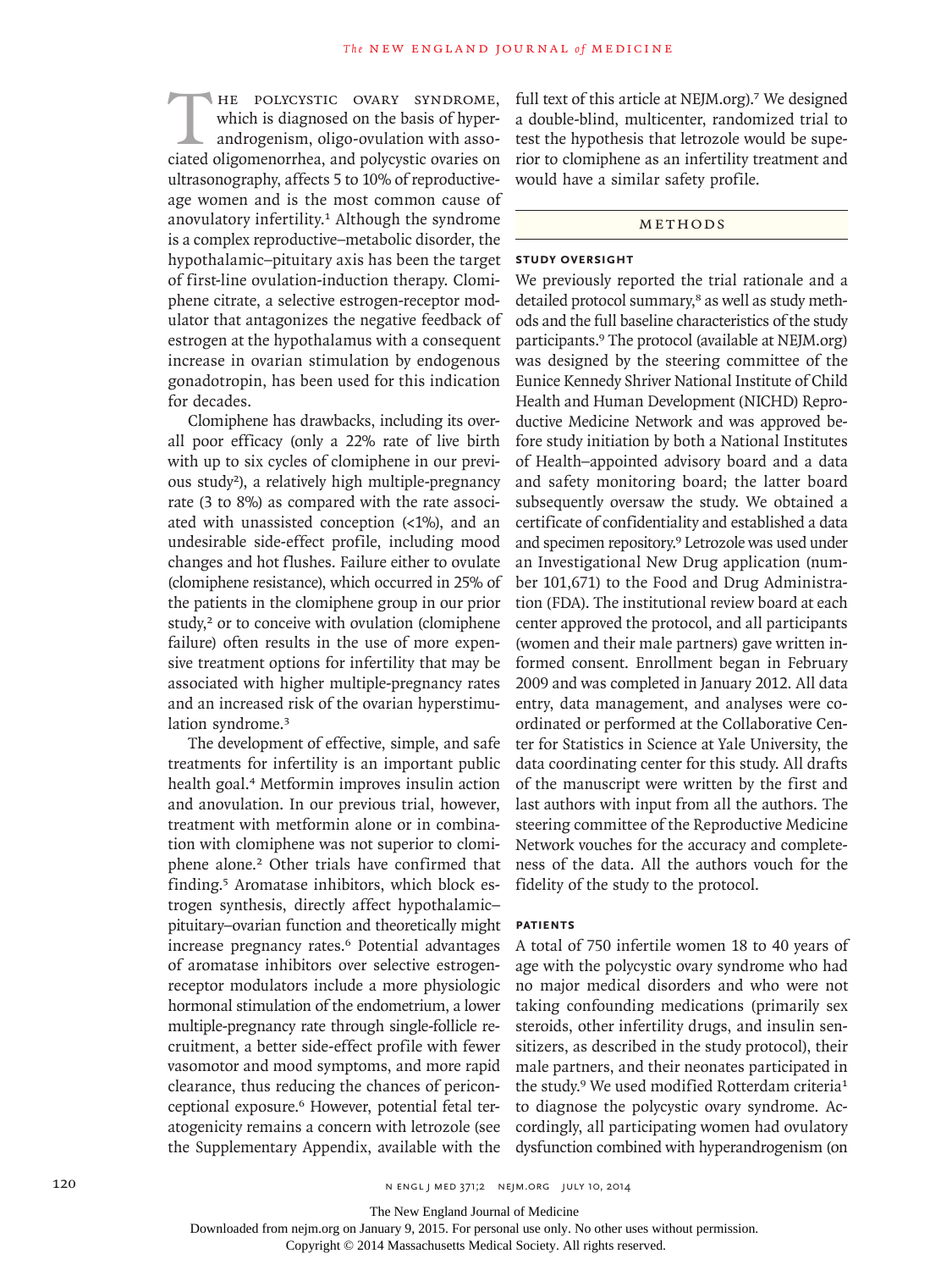the basis of hirsutism<sup>9</sup> or an elevated testosterone level10), polycystic ovaries (defined by an increased number of small antral follicles [≥12 follicles that were <10 mm in diameter] or an increased individual ovarian volume [>10 cm<sup>3</sup>] in  $\geq$ 1 ovary), or both.9 Other disorders that mimic the polycystic ovary syndrome, including thyroid disease and prolactin excess, were ruled out.

Additional eligibility criteria were at least one patent fallopian tube and a normal uterine cavity, as determined by sonohysterography (on the basis of the presence of free fluid in the pelvis), hysterosalpingography, a combined hysteroscopy and laparoscopy, or evidence of an intrauterine pregnancy within the previous 3 years; a male partner with a sperm concentration of at least 14 million per milliliter, according to World Health Organization cutoff points,<sup>11</sup> with documented motility in at least one ejaculate during the previous year; and a commitment on the part of the women and their partners to have regular intercourse during the study with the intent of pregnancy.

# **Study Overview**

After spontaneous menses or withdrawal bleeding induced by progestin administration (medroxyprogesterone acetate [Provera], 5 mg per day for 10 days), 750 women were randomly assigned to either clomiphene citrate (50 mg daily) or letrozole (2.5 mg daily) in a 1:1 ratio in permuted blocks of two, four, or six, beginning on cycle day 3 for 5 days and for up to five menstrual cycles. The dose was increased in subsequent cycles in both treatment groups in cases of nonresponse (progesterone level during the midluteal phase, <3 ng per milliliter) or a poor ovulatory response (progesterone levels indicative of ovulation but with values clustering just above the cutoff point [see the Supplementary Appendix]), noted in 2% of 2777 treatment cycles. The maximum daily dose of clomiphene was 150 mg (three pills), and the maximum daily dose of letrozole was 7.5 mg (three pills), both given for 5 days. Investigators had the option to induce menstrual bleeding with medroxyprogesterone acetate after an anovulatory cycle; this option was exercised in 309 of 1255 anovulatory cycles (24.6%). Couples were instructed to have regular intercourse two to three times a week, and the women kept an intercourse diary. Ovulation predictor kits were not used.

The purchased study drugs — clomiphene citrate (ClomiPHENE, Teva Pharmaceuticals USA) and letrozole (Femara, Novartis Pharmaceuticals)

— were overencapsulated to look the same, tested, and packaged by a commercial supply company (Almac Clinical Services). No placebo was used, because the two drugs were given for the same duration and with the same stepwise increase in dose. Neither manufacturer had a role in the study. All reported laboratory values were determined by a central laboratory (Ligand Core Laboratory, University of Virginia).

Participants who conceived were followed until a viable intrauterine pregnancy was observed (fetal heart motion visualized on ultrasonography) and were then referred for prenatal care. Outcomes were tracked through review of maternal and infant medical records. Participants who delivered had the option to participate in a separate, FDA-mandated pregnancy registry (after giving written informed consent for registry participation) that required examination of the infant by a qualified developmental pediatrician or geneticist within 6 weeks after birth; 73.1% of couples (128 of 175 couples) with a live birth participated in this registry, and we have incorporated the results of testing for anomalies into our reporting of adverse events. This ongoing registry follows infants to 3 years of age for developmental delays (ClinicalTrials.gov number, NCT00902382).

# **Outcomes**

The primary outcome was live birth during the treatment period. Secondary outcomes included ovulation, pregnancy loss, singleton birth, and congenital anomalies. Serious adverse events were defined as events that were fatal or immediately life-threatening, that were severely or permanently disabling, or that required or prolonged inpatient hospitalization; overdoses (intentional or accidental); congenital anomalies; pregnancy loss after 12 weeks of gestation; and any event deemed to be serious by the site principal investigator.

# **Statistical Analysis**

The study was designed to have 81% power to detect an absolute difference of 10 percentage points in cumulative live-birth proportions between treatment groups (20% in the clomiphene group on the basis of the results for the clomiphene-only group after five cycles in our prior study<sup>2</sup> vs. 30% in the letrozole group), with the use of Pearson's chisquare test at a two-sided significance level of 0.05. We calculated that the analysis would require a sample of 300 patients per treatment group, which we increased to 375 to allow for a dropout rate of

The New England Journal of Medicine

Downloaded from nejm.org on January 9, 2015. For personal use only. No other uses without permission.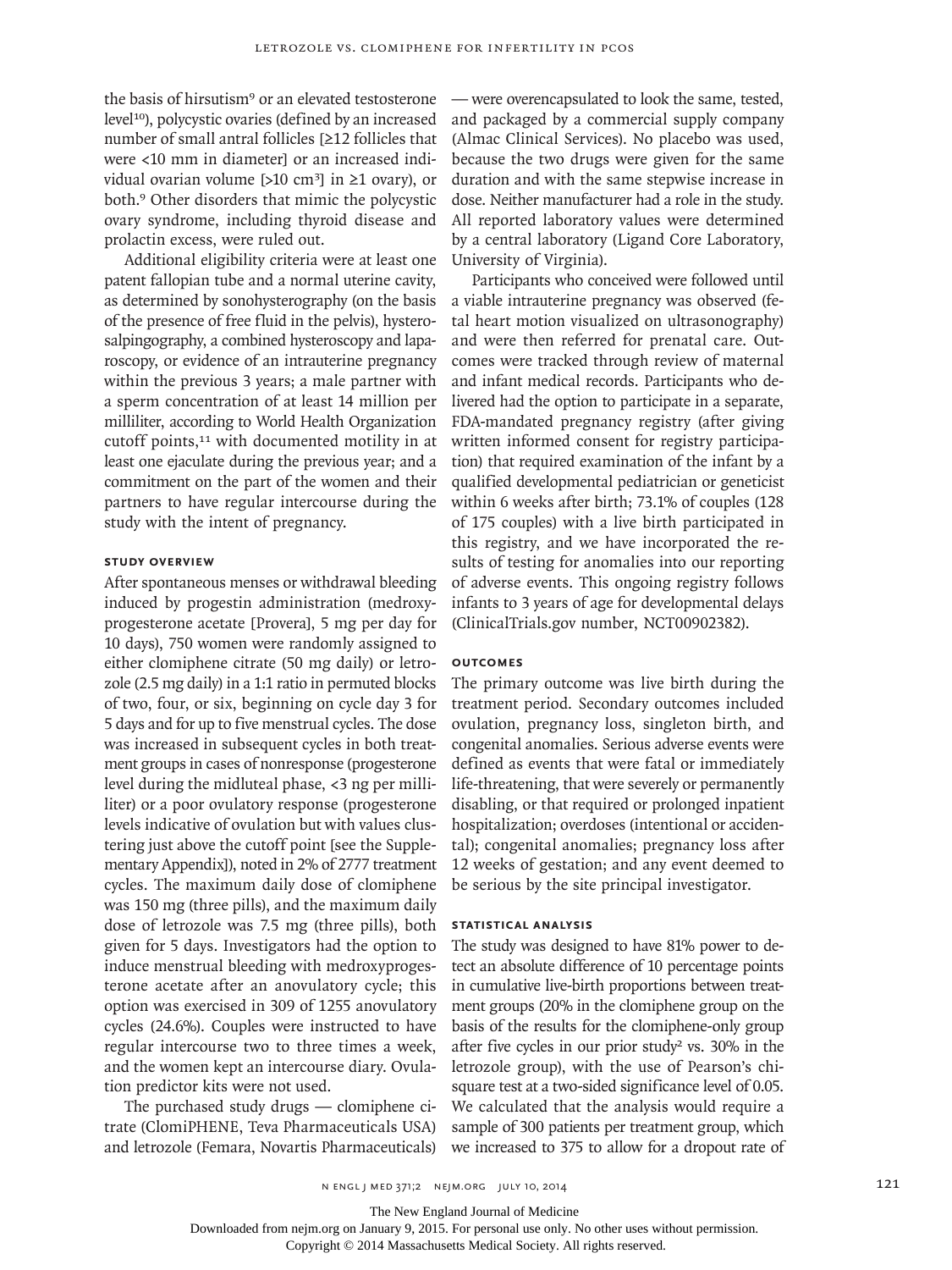20%. A chi-square test (or Fisher's exact test if any frequency count was <5) was used for testing differences between the two treatment groups. For all continuous variables, the mean and standard deviation in each group are reported.

We used Kaplan–Meier curves to report the time from randomization to live birth according to treatment group and according to treatment group and tertile of maternal body-mass index (BMI). A log-rank test was used to test the interaction between BMI tertile and study treatment with regard to the time from randomization to live birth. Although these BMI groups were not prespecified in the study protocol, our previous studies have suggested that BMI affects infertility treatment in women with the polycystic ovary syndrome.2 To avoid type I errors from multiple comparisons, we did not explore various BMI stratifications but instead used simple tertiles. All analyses were performed with the use of SAS software, version 9.2 (SAS Institute). Data were analyzed according to the intention-to-treat principle.

### **RESULTS**

### **Characteristics of the Patients**

A total of 750 patients with the polycystic ovary syndrome were randomly assigned to a treatment group (Fig. S1 in the Supplementary Appendix), and the two groups were well matched at baseline (Table 1). The last enrolled patient finished taking the study medication in July 2012, and the last birth was reported in February 2013. A total of 158 women (85 of 376 in the clomiphene group [22.6%] and 73 of 374 in the letrozole group [19.5%],  $P=0.30$ ) dropped out or were excluded from further analyses, with no significant differences between treatment groups in the reason for withdrawal (Table S1 in the Supplementary Appendix).

# **Live Births and Secondary Outcomes**

The group of women who received letrozole had more cumulative live births than the group of women who received clomiphene (103 of 374 women [27.5%] vs. 72 of 376 [19.1%], P=0.007; rate ratio for live birth with letrozole, 1.44; 95% confidence interval, 1.10 to 1.87) (Table 2 and Fig. 1A). There were no significant between-group differences in live-birth rates according to treatment cycle (Table S2 in the Supplementary Appendix). We performed an analysis according to tertile of maternal BMI (Fig. 1B, 1C, and 1D). Both the study treatment and BMI tertile were significant

factors in the primary outcome of live birth  $(P=0.009$  and P<0.001, respectively), but no significant interaction was detected  $(P=0.42)$ . The live-birth rates after an anovulatory cycle were similar with and without progestin-induced withdrawal bleeding in both treatment groups (see the Supplementary Appendix).

The rates of pregnancy loss after conception were similar in the two treatment groups (Table 2, and Table S3 in the Supplementary Appendix). The ovulation rate was significantly higher with letrozole than with clomiphene at each monthly visit (P<0.01 for all comparisons) beginning with the second visit (Table S2 in the Supplementary Appendix). Among patients who ovulated, there was a significantly greater chance of singleton pregnancy with letrozole than with clomiphene  $(P=0.03)$ . The sex ratio at birth favored girls (Table 2).

# **Adverse Events and Pregnancy and Neonatal Complications**

Three serious adverse events related to ovariancyst formation occurred during infertility treatment: two with letrozole (a ruptured corpus luteum cyst in one patient and hospitalization for the drainage and removal of an ovarian cyst in another patient) and one with clomiphene (ovarian torsion) (Table 3). Clomiphene was associated with a significantly higher incidence of hot flushes; letrozole was associated with significantly higher incidences of fatigue and dizziness. During pregnancy, the most common complication was gestational diabetes, followed by preeclampsia or eclampsia, preterm labor, and premature rupture of membranes, with no significant differences between treatment groups (Table S4 in the Supplementary Appendix). There were five major congenital anomalies (four with letrozole and one with clomiphene); the between-group difference was not significant ( $P=0.65$ ) (Table 3, and Table S5 in the Supplementary Appendix). The most common neonatal complications were jaundice, the respiratory distress syndrome, a condition requiring hospitalization for more than 3 days, and intrauterine growth restriction, without significant differences between treatment groups.

# **Other Treatment Effects**

We noted no significant difference in maternal BMI or any metabolic variable between or within groups from baseline to the last midluteal-phase visit in the study (Table S6 in the Supplementary Appendix). As compared with letrozole, clomiphene

The New England Journal of Medicine

Downloaded from nejm.org on January 9, 2015. For personal use only. No other uses without permission.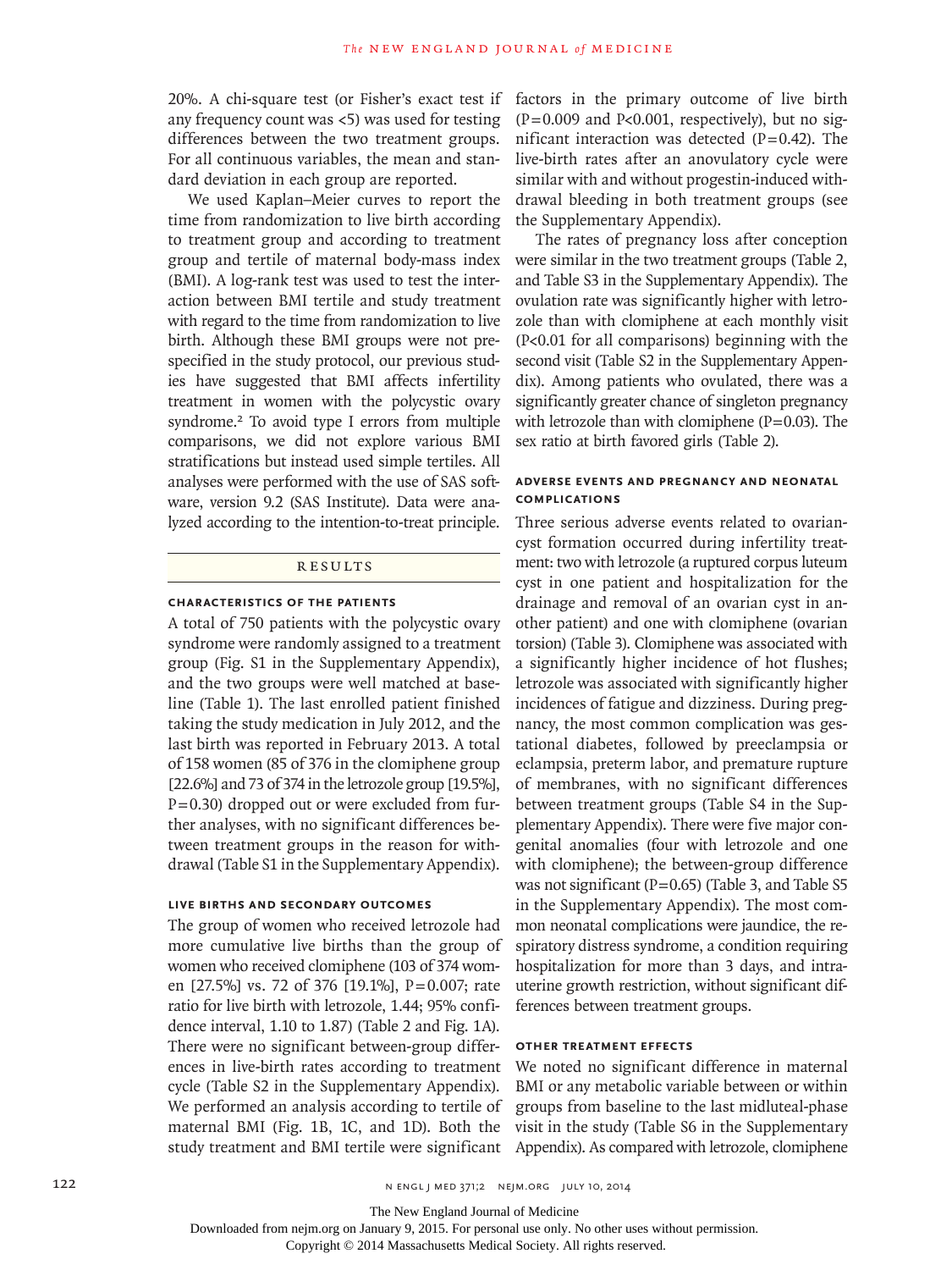| Table 1. Baseline Characteristics of the Patients.*                                |                                        |                                |  |  |
|------------------------------------------------------------------------------------|----------------------------------------|--------------------------------|--|--|
| Characteristic                                                                     | <b>Clomiphene Group</b><br>$(N = 376)$ | Letrozole Group<br>$(N = 374)$ |  |  |
| $Age - yr$                                                                         | $28.8 \pm 4.0$                         | $28.9 + 4.5$                   |  |  |
| Body-mass index <sup>+</sup>                                                       | $35.1 + 9.0$                           | $35.2 + 9.5$                   |  |  |
| Ferriman-Gallwey hirsutism score:                                                  | $16.9 + 8.5$                           | $17.0 + 8.6$                   |  |  |
| Race or ethnic group - no. (%)                                                     |                                        |                                |  |  |
| White                                                                              | 302 (80.3)                             | 288 (77.0)                     |  |  |
| Black                                                                              | 44 (11.7)                              | 56 (15.0)                      |  |  |
| Asian                                                                              | 12(3.2)                                | 12(3.2)                        |  |  |
| Mixed race                                                                         | 12(3.2)                                | 15(4.0)                        |  |  |
| Hispanic or Latino                                                                 | 68 (18.1)                              | 60(16.0)                       |  |  |
| Fertility history                                                                  |                                        |                                |  |  |
| Duration of time attempting to conceive - mo                                       | $42.5 + 37.6$                          | $40.9 + 38.0$                  |  |  |
| Previous live birth - no. (%)                                                      | 73 (19.4)                              | 75 (20.1)                      |  |  |
| Ultrasonographic findings                                                          |                                        |                                |  |  |
| Antral follicle count in both ovaries                                              | $46.5 + 28.5$                          | $47.4 + 27.4$                  |  |  |
| Polycystic ovaries according to modified Rotterdam<br>criteria - no./total no. (%) | 349/374 (93.3)                         | 354/369 (95.9)                 |  |  |
| Endometrial thickness in sagittal plane - mm                                       | $6.7 + 2.9$                            | $6.8 + 3.0$                    |  |  |
| Fasting serum biochemical values                                                   |                                        |                                |  |  |
| Total testosterone - ng/dl                                                         | $56.3 + 30.1$                          | $53.8 + 27.4$                  |  |  |
| Sex hormone-binding globulin - nmol/liter                                          | $33.2 + 23.7$                          | $34.5 + 22.4$                  |  |  |
| Free androgen index                                                                | $8.2 + 6.2$                            | $7.4 + 5.6$                    |  |  |
| Estradiol - pg/ml                                                                  | $55.7 + 40.5$                          | $54.6 + 32.6$                  |  |  |
| Progesterone - ng/ml                                                               | $1.5 + 2.9$                            | $1.5 + 3.3$                    |  |  |
| Antimüllerian hormone - ng/ml                                                      | $8.1 \pm 6.9$                          | $8.0 + 7.1$                    |  |  |
| Quality-of-life measures**                                                         |                                        |                                |  |  |
| Total score on PCOSQ                                                               | $3.9 + 1.2$                            | $3.9 \pm 1.2$                  |  |  |
| Body-hair score on PCOSQ                                                           | $4.1 + 1.8$                            | $4.2 + 1.8$                    |  |  |

 $*$  Plus–minus values are means ±SD. There were no significant differences (P<0.05) between the two groups in any of the baseline characteristics. To convert the values for total testosterone to nanomoles per liter, multiply by 0.03467. To convert the values for estradiol to picomoles per liter, multiply by 3.671. To convert the values for progesterone to nanomoles per liter, multiply by 3.180.

† The body-mass index is the weight in kilograms divided by the square of the height in meters.

- ‡ Scores on the Ferriman–Gallwey scale for hirsutism range from 0 to 44, with higher scores indicating a greater degree of hirsutism.
- § Race or ethnic group was reported by the patients. Some patients chose more than one category, including Hispanic or Latino.
- $\P$  Polycystic ovaries were defined by an antral follicle count of 12 or more or by a volume of more than 10 cm<sup>3</sup> in at least one ovary.
- The free androgen index was calculated according to the following formula: (total testosterone [nanomoles per liter]  $\div$ sex hormone–binding globulin [nanomoles per liter])  $\times$  100.
- \*\* Total scores on the PCOSQ, a questionnaire for measuring health-related quality of life in women with the polycystic ovary syndrome, range from 1 to 7, with higher scores indicating better function. Scores on the body-hair component of the PCOSQ range from 1 to 7, with higher scores indicating more satisfaction with body hair.

ical hyperandrogenemia and a subjective improve-müllerian hormone), a lesser increase in endoment in hirsutism (Table 4). However, letrozole was metrial thickness, and a significantly lower esassociated with a greater decrease in the antral tradiol level in the midluteal phase.

was associated with an improvement in biochem-follicle count (and a decrease in levels of anti-

The New England Journal of Medicine

Downloaded from nejm.org on January 9, 2015. For personal use only. No other uses without permission.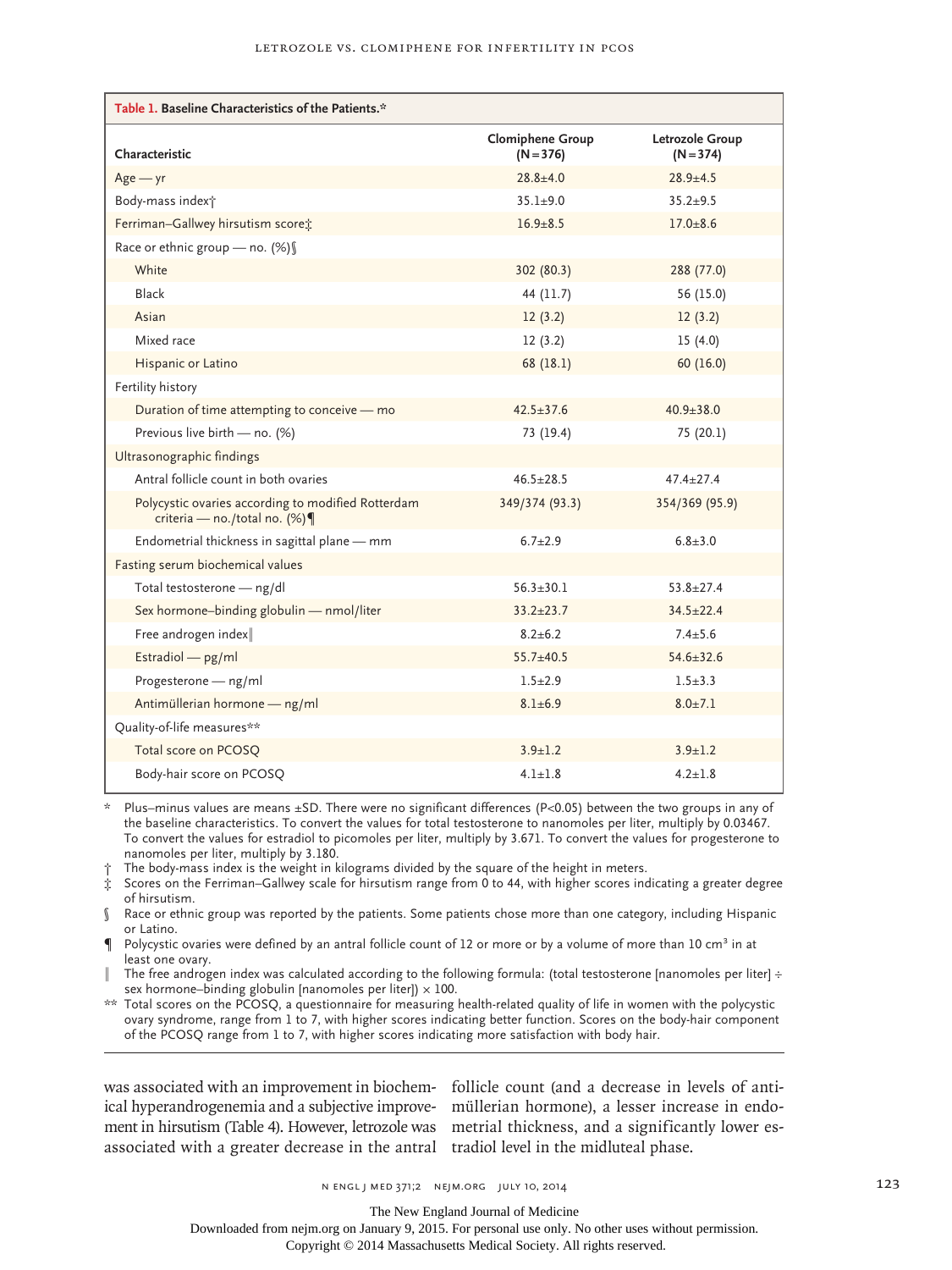| Table 2. Outcomes with Regard to Live Birth, Ovulation, Pregnancy, Pregnancy Loss, and Fecundity.* |                                        |                                |                                                            |                                              |                  |  |  |
|----------------------------------------------------------------------------------------------------|----------------------------------------|--------------------------------|------------------------------------------------------------|----------------------------------------------|------------------|--|--|
| Outcome                                                                                            | <b>Clomiphene Group</b><br>$(N = 376)$ | Letrozole Group<br>$(N = 374)$ | <b>Absolute Difference</b><br>between Groups<br>(95% CI) † | Rate Ratio in<br>Letrozole Group<br>(95% CI) | P Value <u>∵</u> |  |  |
| <b>Primary outcome</b>                                                                             |                                        |                                |                                                            |                                              |                  |  |  |
| Live birth $-$ no. (%)                                                                             | 72 (19.1)                              | 103 (27.5)                     | 8.4 (2.4 to 14.4)                                          | 1.44 (1.10 to 1.87)                          | 0.007            |  |  |
| Singleton live birth $-$ no./total no. (%)                                                         | 67/72(93.1)                            | 99/103 (96.1)                  | 3.1 $(-3.9 \text{ to } 10.0)$                              | $1.03$ (0.96 to 1.11)                        | 0.49             |  |  |
| Twin live birth - no./total no. $(\%)$                                                             | 5/72(6.9)                              | 4/103(3.9)                     | $-3.0$ ( $-10.0$ to 3.9)                                   | 0.56 (0.16 to 2.01)                          | 0.49             |  |  |
| Birth weight                                                                                       |                                        |                                |                                                            |                                              |                  |  |  |
| No. of infants                                                                                     | 71                                     | 102                            |                                                            |                                              |                  |  |  |
| Mean weight $-$ g                                                                                  | 3229.9±715.3                           | 3232.3±657.4                   | 2.4 (-205.6 to 210.4)                                      |                                              | 0.83             |  |  |
| Sex ratio at birth (boys: girls)                                                                   | 0.88(36:41)                            | 0.65(42:65)                    |                                                            | $0.74$ (0.41 to 1.33)                        |                  |  |  |
| Duration of pregnancy                                                                              |                                        |                                |                                                            |                                              |                  |  |  |
| No. of women                                                                                       | 72                                     | 101                            |                                                            |                                              |                  |  |  |
| Mean duration - wk                                                                                 | $38.0 \pm 3.6$                         | $38.4 \pm 2.7$                 | $0.4$ (-0.6 to 1.4)                                        |                                              | 0.59             |  |  |
| <b>Secondary outcomes</b>                                                                          |                                        |                                |                                                            |                                              |                  |  |  |
| Pregnancy                                                                                          |                                        |                                |                                                            |                                              |                  |  |  |
| Conception - no. of women (%)                                                                      | 103 (27.4)                             | 154 (41.2)                     | 13.8 (7.1 to 20.5)                                         | 1.50 (1.23 to 1.84)                          | < 0.001          |  |  |
| Pregnancy - no. of women (%)                                                                       | 81(21.5)                               | 117(31.3)                      | $9.7$ (3.5 to 16.0)                                        | 1.45 (1.14 to 1.85)                          | 0.003            |  |  |
| Twin pregnancy - no. of women/<br>total no. of pregnancies (%)                                     | 6/81(7.4)                              | 4/117(3.4)                     | $-4.0$ ( $-10.6$ to 2.6)                                   | 0.46 (0.13 to 1.58)                          | 0.32             |  |  |
| Time to pregnancy                                                                                  |                                        |                                |                                                            |                                              |                  |  |  |
| No. of women                                                                                       | 90                                     | 145                            |                                                            |                                              |                  |  |  |
| Mean time - days                                                                                   | $85.9 \pm 48.8$                        | $90.4 \pm 44.4$                | 4.5 (-8.0 to 17.0)                                         |                                              | 0.27             |  |  |
| Pregnancy loss                                                                                     |                                        |                                |                                                            |                                              |                  |  |  |
| Pregnancy loss among women who<br>conceived — no./total no. $(\%)$                                 | 30/103 (29.1)                          | 49/154 (31.8)                  | $2.7$ (-8.7 to 14.1)                                       | 1.09 (0.75 to 1.60)                          | 0.65             |  |  |
| Loss in first trimester - no./<br>total no. $(\%)$                                                 | 29/103 (28.2)                          | 45/154 (29.2)                  | 1.1 $(-10.2 \text{ to } 12.3)$                             | 1.04 (0.70 to 1.54)                          | 0.85             |  |  |
| Ovulation                                                                                          |                                        |                                |                                                            |                                              |                  |  |  |
| Women who ovulated - no. (%)                                                                       | 288 (76.6)                             | 331 (88.5)                     | 11.9 (6.5 to 17.3)                                         | 1.16 (1.08 to 1.24)                          | < 0.001          |  |  |
| No. of ovulations/total treatment<br>cycles (%)                                                    | 688/1425 (48.3)                        | 834/1352 (61.7)                | 13.4 (9.7 to 17.1)                                         | 1.28 (1.19 to 1.37)                          | < 0.001          |  |  |
| Fecundity among women who ovulated<br>— no./total no. (%)                                          |                                        |                                |                                                            |                                              |                  |  |  |
| Conception                                                                                         | 103/288 (35.8)                         | 154/331 (46.5)                 | 10.8 (3.1 to 18.5)                                         | 1.31 (1.07 to 1.58)                          | 0.007            |  |  |
| Singleton pregnancy                                                                                | 75/288 (26.0)                          | 113/331 (34.1)                 | 8.1 (0.9 to 15.3)                                          | 1.31 (1.03 to 1.58)                          | 0.03             |  |  |
| Singleton live birth                                                                               | 67/288 (23.3)                          | 99/331 (29.9)                  | 6.6 $(-0.3 \text{ to } 13.6)$                              | 1.29 (0.98 to 1.68)                          | 0.06             |  |  |

\* Plus–minus values are means ±SD. Live birth was defined by the delivery of a live-born infant. Conception was defined by a serum level of human chorionic gonadotropin of more than 10 mIU per milliliter. Pregnancy was defined by observation of fetal heart motion on ultrasonography. Ovulation was defined by a progesterone level of more than 3 ng per milliliter (10 nmol per liter).

† Differences are expressed as percentage points for all outcomes except birth weight, duration of pregnancy, and time to pregnancy, for which the absolute difference between mean values is shown.

‡ P values were calculated with the use of the chi-square test or Fisher's exact test for categorical data and the Wilcoxon rank-sum test for continuous data.

§ All twins were diamnionic and dichorionic.

¶The odds ratio is shown.

.<br>" Time to pregnancy was the time between the first day that the patient took the study drug and the first day that a positive pregnancy test was recorded.

The New England Journal of Medicine

Downloaded from nejm.org on January 9, 2015. For personal use only. No other uses without permission.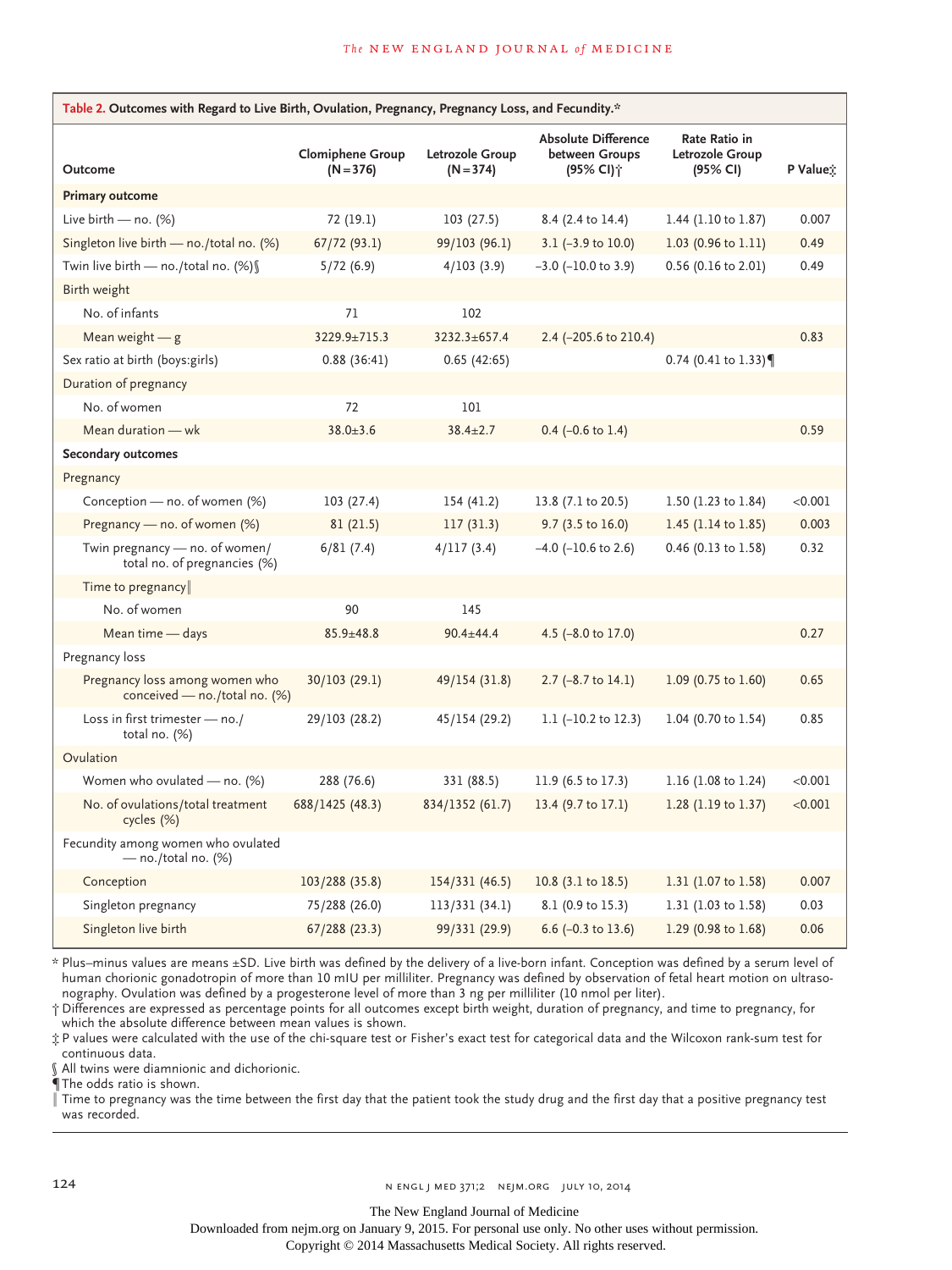

(BMI, the weight in kilograms divided by the square of the height in meters), in thirds, in Panels B, C, and D.

#### Discussion

We found that letrozole was more effective as a fertility treatment than clomiphene in women with the polycystic ovary syndrome. Ovulation, conception, pregnancy, and live birth were significantly more likely after treatment with letrozole. The rate of pregnancy loss, the mean pregnancy duration and birth weight, and rates of neonatal complications (including anomalies) did not differ significantly between treatment groups. Although the twin pregnancy rate was lower with letrozole than with clomiphene, our study was underpowered to detect a significant betweengroup difference (23% power with an alpha level of 0.05). The overall birth-defect rate was similar in the two treatment groups, but there were four major congenital anomalies in the letrozole group neonatal period. We examined the pregnancy,

and one in the clomiphene group; this difference was not significant but given the group size, we cannot rule out a potential difference.

Both drugs used in our study have been designated by the FDA as pregnancy category X (although clomiphene is approved for ovulation induction). The anomaly types seen with letrozole in our study are diverse, a finding that argues against a common mechanism. Furthermore, the anomaly rates are lower than those reported in a large population-based study in Australia that examined birth-defect rates after any means of assisted reproduction (8.4%) or ovulation induction (6.4%).<sup>12</sup> We speculate that the higher rates in Australia might be due to an established national birth-defects registry with mandatory reporting of all anomalies detected at birth or within the

The New England Journal of Medicine

Downloaded from nejm.org on January 9, 2015. For personal use only. No other uses without permission.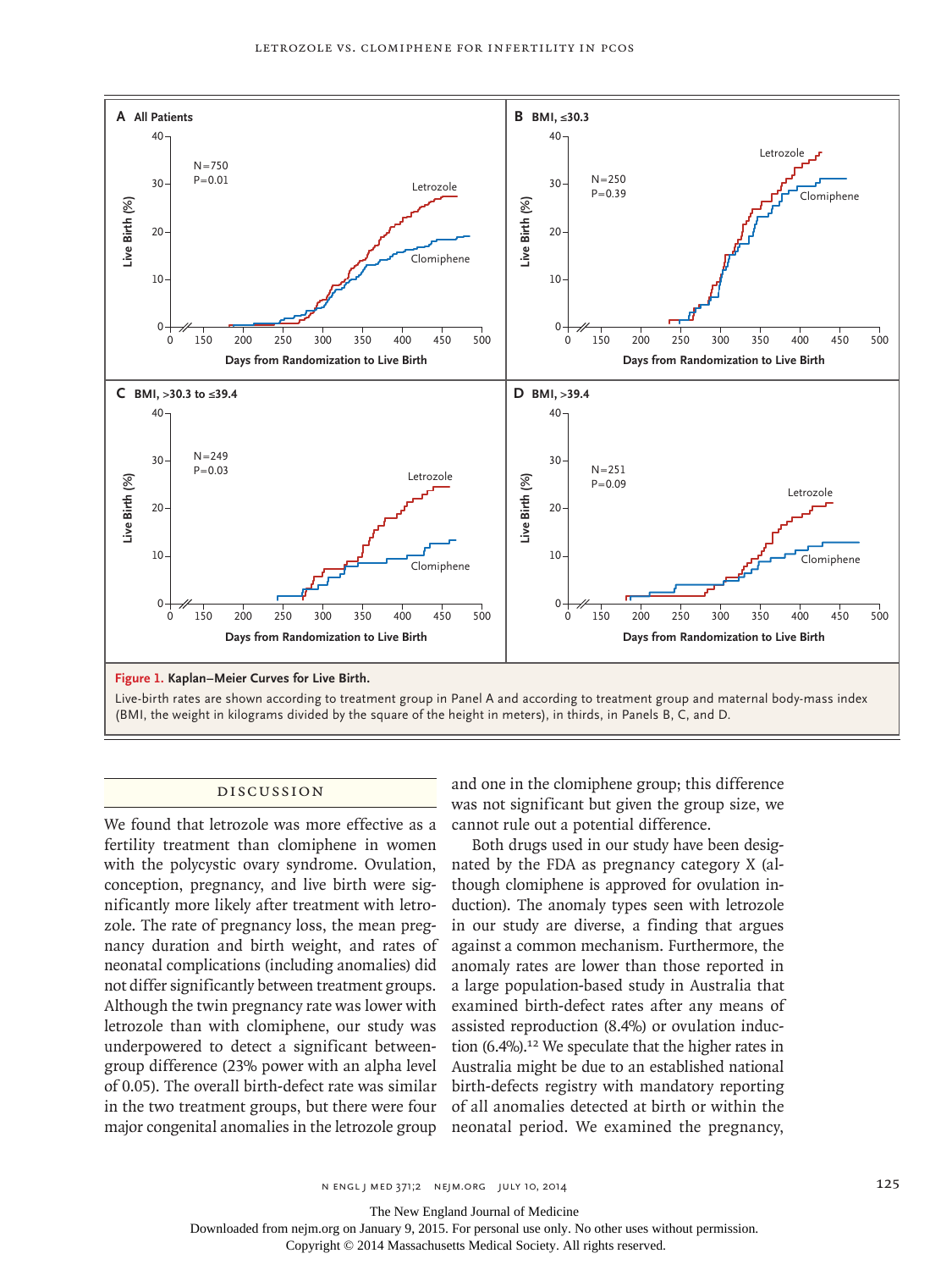| Table 3. All Serious Adverse Events, plus Other Adverse Events with Significant Differences between the Treatment<br>Groups.* |                            |                 |  |  |
|-------------------------------------------------------------------------------------------------------------------------------|----------------------------|-----------------|--|--|
| Event                                                                                                                         | <b>Clomiphene Group</b>    | Letrozole Group |  |  |
|                                                                                                                               | no. of women/total no. (%) |                 |  |  |
| Event before conception in women who received a study drug                                                                    |                            |                 |  |  |
| Serious adverse event                                                                                                         |                            |                 |  |  |
| Ovarian torsion                                                                                                               | 1/355(0.3)                 | 0/359           |  |  |
| Ruptured corpus luteum cyst                                                                                                   | 0/355                      | 1/359(0.3)      |  |  |
| Hospitalization <sup>+</sup>                                                                                                  | 3/355(0.8)                 | 2/359(0.6)      |  |  |
| Other adverse event                                                                                                           |                            |                 |  |  |
| Hot flushes :                                                                                                                 | 117/355 (33.0)             | 73/359 (20.3)   |  |  |
| Fatigues                                                                                                                      | 53/355 (14.9)              | 78/359 (21.7)   |  |  |
| <b>Dizziness</b>                                                                                                              | 27/355(7.6)                | 44/359 (12.3)   |  |  |
| Serious adverse event after conception in women who<br>discontinued the study drug                                            |                            |                 |  |  |
| First trimester                                                                                                               |                            |                 |  |  |
| Ectopic pregnancy                                                                                                             | 3/94(3.2)                  | 4/149(2.7)      |  |  |
| Heterotopic pregnancy                                                                                                         | 1/94(1.1)                  | 0/149           |  |  |
| Pregnancy of unknown location                                                                                                 | 1/94(1.1)                  | 1/149(0.7)      |  |  |
| Hospitalization                                                                                                               | 2/94(2.1)                  | 4/149(2.7)      |  |  |
| Second and third trimester                                                                                                    |                            |                 |  |  |
| Hospitalization for premature labor                                                                                           | 0/94                       | $2/149$ (1.3)   |  |  |
| Hospitalization for other reasons                                                                                             | 2/94(2.1)                  | 7/149(4.7)      |  |  |
| Postpartum anemia requiring transfusion after delivery                                                                        | 0/94                       | 1/149(0.7)      |  |  |
| Serious adverse event after 20 wk of pregnancy in fetus<br>through neonatal period in infant                                  |                            |                 |  |  |
| Congenital anomaly**                                                                                                          | $1/66$ (1.5)               | 4/102(3.9)      |  |  |
| Fetal death                                                                                                                   | $1/66$ (1.5)               | $1/102$ (1.0)   |  |  |
| Neonatal death                                                                                                                | 2/66(3.0)                  | $1/102$ (1.0)   |  |  |

For more detailed information on adverse events, see Table S4 in the Supplementary Appendix.

In the clomiphene group, hospitalization was due to a reported cancer at an unknown site, a stage III skin cancer, and a cholecystectomy in one patient each. In the letrozole group, hospitalization was due to nonadherence to the emergency department treatment plan in one patient and the drainage and removal of an ovarian cyst in another patient. ‡ P<0.01.

P<0.05.

¶ In the clomiphene group, one woman was hospitalized for cervical cerclage and one for vaginal bleeding. In the letrozole group, four women were hospitalized, one each for constipation, viral meningitis, chest pain, and an appendectomy.

In the clomiphene group, hospitalization was due to Bell's palsy associated with preeclampsia and a subsequent diagnosis of multiple sclerosis in one woman and hypertension in another. In the letrozole group, seven women were hospitalized, one each for back pain, a methicillin-resistant *Staphylococcus aureus* abscess, preeclampsia, a ureteral stone, cholecystitis, a cholecystectomy, and the repair of an umbilical hernia.

\*\* In the clomiphene group, one infant had an atrial septal defect, a ventricular septal defect, and pulmonary stenosis. In the letrozole group, one infant had cerebral palsy with arrested hydrocephalus as well as polycythemia and neutropenia, one infant had an imperforate anus with perineal fistula and spina bifida with a tethered spinal cord, one infant had right hemimegalencephaly and dysgenesis of the left frontal and temporal lobes but no hydrocephalus, and one infant had a large ventricular septal defect requiring surgical repair. One minor birth defect (ankyloglossia) was detected on neonatal examination in an infant in the letrozole group. For a detailed description of the congenital anomalies, see Table S5 in the Supplementary Appendix.

The New England Journal of Medicine

Downloaded from nejm.org on January 9, 2015. For personal use only. No other uses without permission.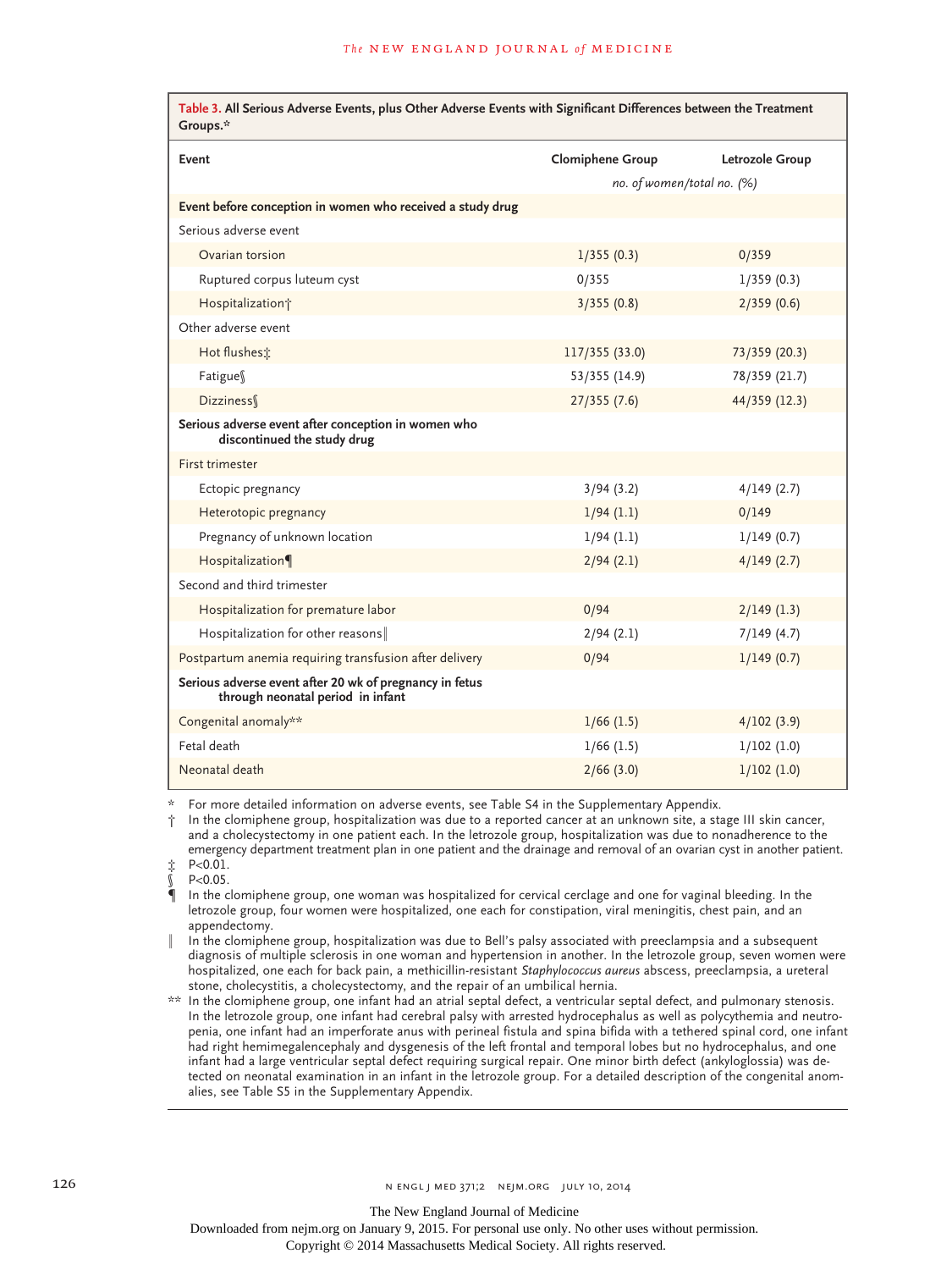| Table 4. Absolute Changes in Key Measures from Baseline to Last Midluteal-Phase Visit.* |                          |                           |          |  |  |
|-----------------------------------------------------------------------------------------|--------------------------|---------------------------|----------|--|--|
| Measure                                                                                 | <b>Clomiphene Group</b>  | Letrozole Group           | P Value; |  |  |
| Ultrasonographic findings                                                               |                          |                           |          |  |  |
| Antral follicle count in both ovaries                                                   |                          |                           |          |  |  |
| No. of women                                                                            | 321                      | 325                       |          |  |  |
| Mean change                                                                             | $-2.8+22.9$              | $-5.2 \pm 21.9$           |          |  |  |
| Median change (IQR)                                                                     | $-1.0$ ( $-12.0$ to 8.0) | $-4.0$ ( $-16.0$ to 5.0)  | 0.04     |  |  |
| Endometrial thickness in sagittal plane                                                 |                          |                           |          |  |  |
| No. of women                                                                            | 351                      | 352                       |          |  |  |
| Mean change — mm                                                                        | $3.4 \pm 3.7$            | $2.4 \pm 3.8$             |          |  |  |
| Median change (IQR) — mm                                                                | 3.0 (1.0 to 6.0)         | 2.0 (0.0 to 5.0)          | < 0.001  |  |  |
| Fasting serum biochemical values                                                        |                          |                           |          |  |  |
| Sex hormone-binding globulin                                                            |                          |                           |          |  |  |
| No. of women                                                                            | 350                      | 354                       |          |  |  |
| Mean change - nmol/liter                                                                | $13.7 \pm 19.5$          | $-1.5 + 15.5$             |          |  |  |
| Median change (IQR) — nmol/liter                                                        | 9.9 (3.3 to 20.7)        | $-1.2$ ( $-5.1$ to 3.1)   | < 0.001  |  |  |
| Free androgen indext:                                                                   |                          |                           |          |  |  |
| No. of women                                                                            | 350                      | 354                       |          |  |  |
| Mean change                                                                             | $-1.9+4.7$               | $1.7 + 6.4$               |          |  |  |
| Median change (IQR)                                                                     | $-1.5$ ( $-4.0$ to 0.2)  | $0.4$ (-1.2 to 3.2)       | < 0.001  |  |  |
| Estradiol                                                                               |                          |                           |          |  |  |
| No. of women                                                                            | 351                      | 355                       |          |  |  |
| Mean change $-$ pg/ml                                                                   | $52.9 \pm 107.7$         | $9.2 \pm 59.5$            |          |  |  |
| Median change (IQR) — pg/ml                                                             | 22.5 (-2.0 to 92.2)      | $-0.8$ ( $-21.4$ to 32.6) | < 0.001  |  |  |
| Progesterone                                                                            |                          |                           |          |  |  |
| No. of women                                                                            | 351                      | 355                       |          |  |  |
| Mean change — ng/dl                                                                     | $11.0 \pm 21.5$          | $13.2 \pm 21.0$           |          |  |  |
| Median change (IQR) — ng/dl                                                             | $0.2$ (-0.1 to 14.8)     | 2.7 (0.1 to 18.2)         | < 0.001  |  |  |
| Antimüllerian hormone                                                                   |                          |                           |          |  |  |
| No. of women                                                                            | 350                      | 355                       |          |  |  |
| Mean change - ng/ml                                                                     | $0.1 + 5.1$              | $-0.5+4.8$                |          |  |  |
| Median change (IQR) — ng/ml                                                             | $0.1$ (-1.1 to 1.9)      | $-0.2$ ( $-2.0$ to 1.1)   | 0.02     |  |  |
| Quality-of-life measures                                                                |                          |                           |          |  |  |
| Body-hair score on PCOSQ                                                                |                          |                           |          |  |  |
| No. of women                                                                            | 272                      | 271                       |          |  |  |
| Mean change                                                                             | $0.4 + 1.0$              | $0.2 + 1.1$               |          |  |  |
| Median change (IQR)                                                                     | $0.3$ (-0.2 to 1.0)      | $0.2$ (-0.4 to 0.8)       | 0.03     |  |  |

\* Plus–minus values are means ±SD. If conception occurred, the last visit was the one before pregnancy was documented. IQR denotes interquartile range.

† Wilcoxon's rank-sum test was used to compare the difference in change from baseline between the two treatment groups. Shown are measures with a significant between-group difference (P<0.05).

‡ The free androgen index was calculated according to the following formula: (total testosterone [nanomoles per liter] ÷ sex hormone–binding globulin [nanomoles per liter])  $\times$  100.

§ Scores on the body-hair component of the PCOSQ, a questionnaire for measuring health-related quality of life in women with the polycystic ovary syndrome, range from 1 to 7, with higher scores indicating more satisfaction with body hair.

The New England Journal of Medicine

Downloaded from nejm.org on January 9, 2015. For personal use only. No other uses without permission.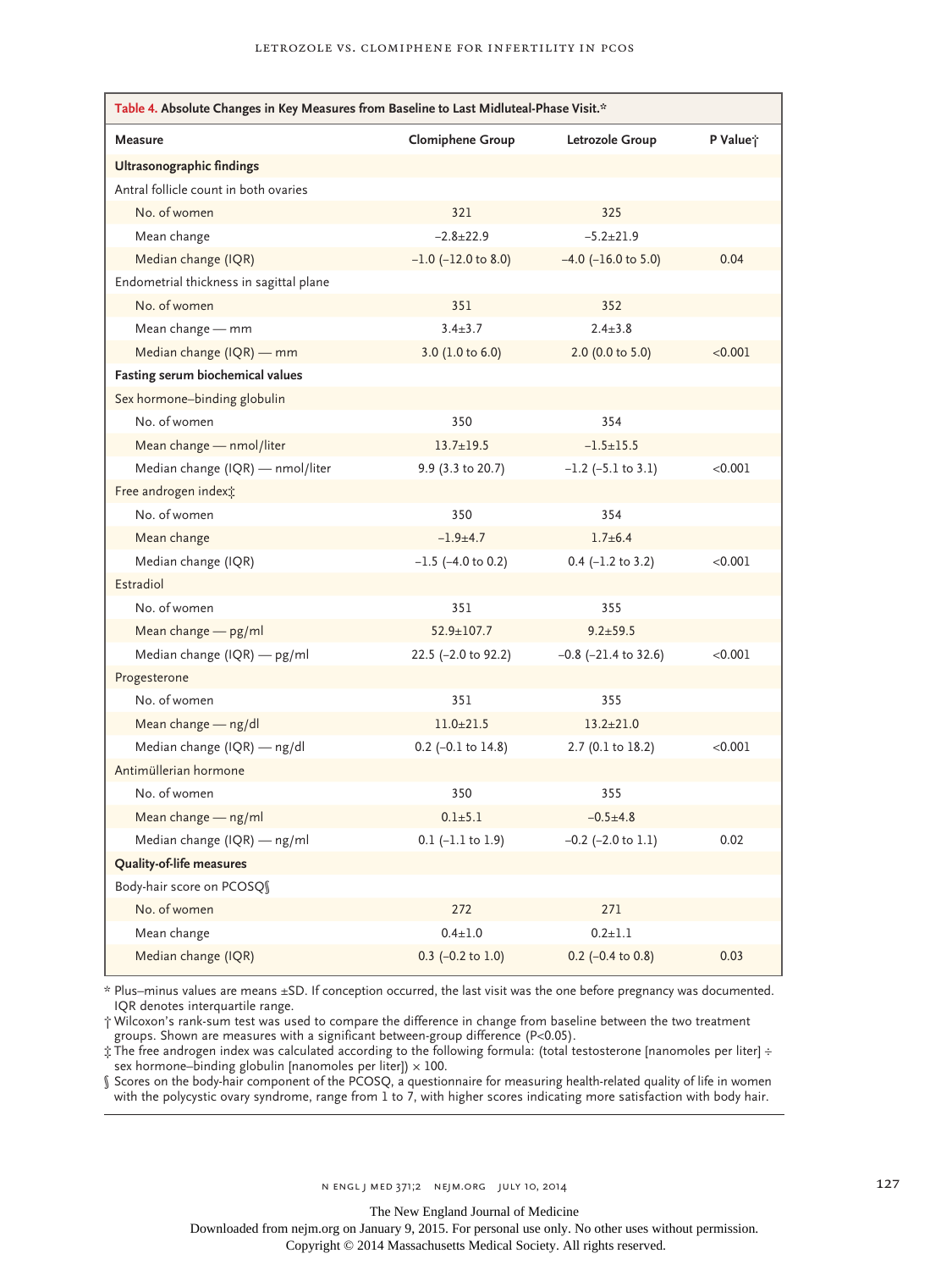birth, and neonatal records of all live births; in addition, almost three fourths of the neonates underwent physical examination by medical personnel trained in detecting congenital anomalies. Our data indicate that anomaly rates are similar with the two treatments we evaluated, and these rates are also similar to the rate in a population of healthy, fertile women who conceived without undergoing treatment for assisted reproduction (5.8%).<sup>12</sup>

The live-birth rate was higher with letrozole than with clomiphene among women with the polycystic ovary syndrome in our study. Prior trials appear to have been insufficiently powered to detect differences in live-birth rates, lacked adequate concealment of study-group assignments, or did not allow for repeated cycles to achieve an ovulatory response with an increased dose.13 Two well-designed, industry-sponsored, multicenter, phase 2 studies, both of which were randomized, double-blind, dose-finding, noninferiority studies, compared anastrozole with clomiphene (the latter at a daily dose of 50 mg) in women with oligoovulation (most of whom had the polycystic ovary syndrome), with ovulation as the primary outcome.14,15 Both studies concluded that treatment with anastrozole was less effective than a 5-day course of clomiphene. The discrepant outcomes with similar drugs may reflect the greater suppression of aromatase with letrozole than with anastrozole.16 When given to women with a history of breast cancer who were undergoing ovarian stimulation with gonadotropins, letrozole was associated with significantly lower estradiol levels during treatment than was anastrozole in an area-under-the curve analysis.

We attribute our findings of lower estradiol levels and higher progesterone levels during the midluteal phase with letrozole than with clomiphene to sustained aromatase inhibition into the luteal phase. This hormonal profile, against expectations,<sup>6</sup> probably led to a thinner endometrium during the midluteal phase. Our previous study<sup>18</sup> showed that a higher baseline level of sex hormone–binding globulin, as compared with a lower level, and a lower free androgen index at baseline, as compared with a higher index, were associated with an increased live-birth rate. Our observations with letrozole suggest that improvement in hyperandrogenism may not be necessary to increase ovulation and live-birth rates.

The proportion of obese patients in our study

population was larger than the proportions in study populations in other countries,<sup>19-21</sup> but the mean BMI was reflective of the U.S. population of women with the polycystic ovary syndrome and nearly identical to that in our previous trial<sup>2</sup> and other U.S. multicenter trials,<sup>22</sup> despite slightly different diagnostic criteria for the polycystic ovary syndrome. There was no clear evidence that relative efficacy differed according to BMI tertile. Our current and previous data indicate that fecundity in women with the polycystic ovary syndrome may be greatly improved with an intervention that has little effect on BMI or other metabolic variables.

We did not require a lifestyle intervention before enrollment. Although such interventions are recommended by experts,<sup>4</sup> there is currently no evidence from high-quality clinical trials that they improve pregnancy outcomes in obese women.<sup>23</sup> We left the choice of inducing withdrawal bleeding after an anovulatory cycle to the site investigator's discretion and found no adverse effect of withdrawal bleeding on fecundity, in contrast to the findings in our previous study.<sup>2,24</sup> Another potential weakness of the study is the relatively high dropout rate; however, it is similar to the dropout rate in the clomiphene group in our prior study  $(26\%)^2$  and to the rate in a similar multicenter trial involving 320 patients  $(19\%)$ .<sup>21</sup> We speculate that the dropout rates may be relatively high in such infertility trials because a woman or her male partner may individually discontinue participation. Cumulative failure after multiple treatment cycles may also breed discouragement and the desire to seek alternative infertility therapies.

In conclusion, our study showed that letrozole was superior to clomiphene as a treatment for anovulatory infertility in women with the polycystic ovary syndrome. Letrozole was associated with higher live-birth and ovulation rates. Further study with larger numbers of infants is needed to clarify the safety and teratogenic risks with letrozole relative to those with other infertility therapies.

The contents of this article are solely the responsibility of the authors and do not necessarily represent the official views of the Eunice Kennedy Shriver National Institute of Child Health and Human Development (NICHD) or the National Institutes of Health (NIH).

Supported by grants from the NICHD (U10 HD27049, to Dr. Coutifaris; U10 HD38992, to Dr. Legro; U10HD055925, to Dr. Zhang; U10 HD39005, to Dr. Diamond; U10 HD38998, to Dr. Schlaff; U10 HD055936, to Dr. Christman; U10 HD055942, to Dr. Brzyski; and U10 HD055944, to Dr. Casson; and U54-HD29834,

Downloaded from nejm.org on January 9, 2015. For personal use only. No other uses without permission.